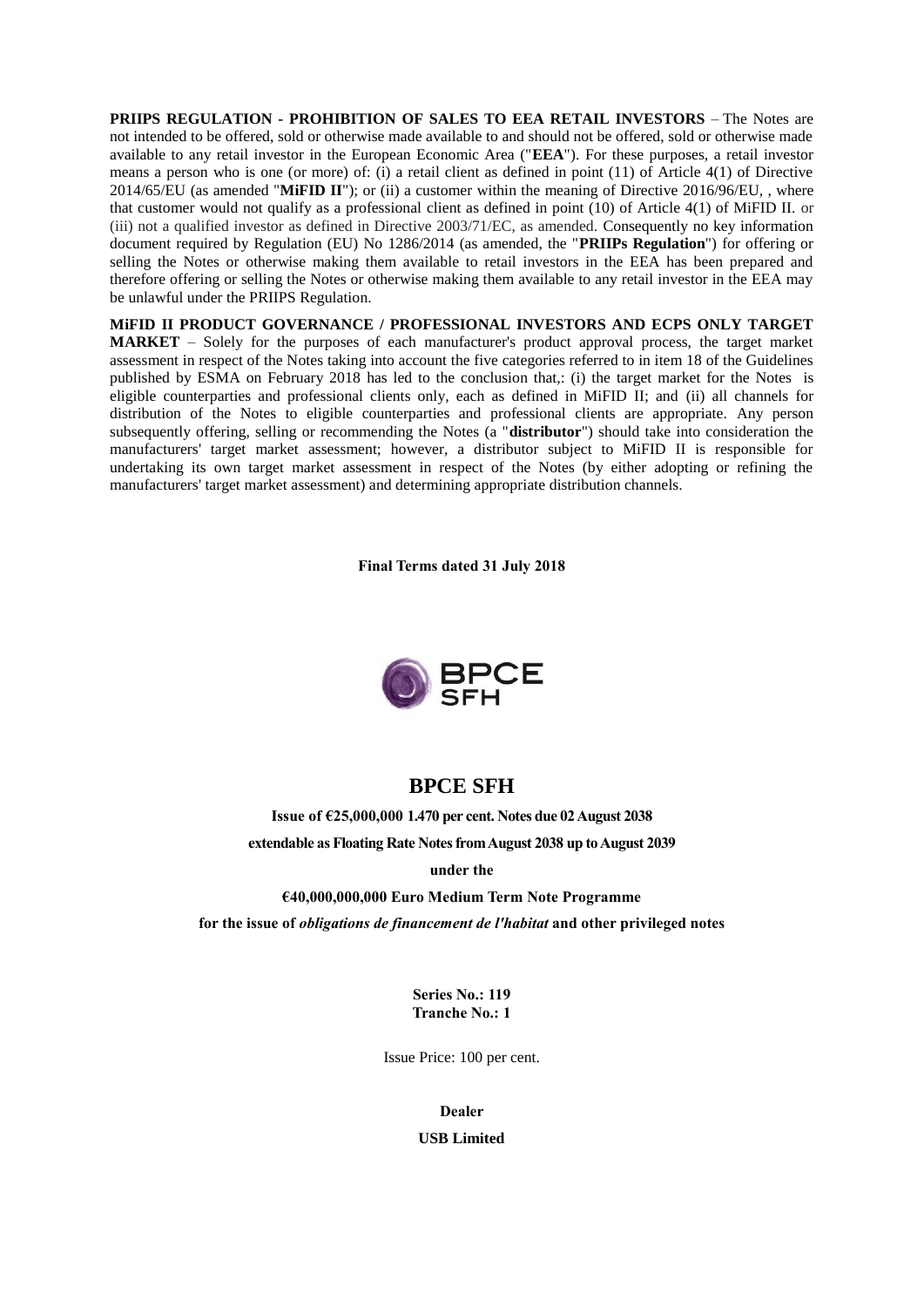#### **PART A - CONTRACTUAL TERMS**

Terms used herein shall be deemed to be defined as such for the purposes of the Conditions set forth in the base prospectus dated 25 May 2018 which received visa No. 18-198 from the Autorité des marchés financiers (the "**AMF**") on 25 May 2018 (together, the "**Base Prospectus**") which constitutes a base prospectus for the purposes of the Prospectus Directive (as defined below).

This document constitutes the final terms (the "**Final Terms**") relating to the notes described herein (the "**Notes**") for the purposes of Article 5.4 of the Prospectus Directive and must be read in conjunction with such Base Prospectus. Full information on the Issuer and the offer of the Notes is only available on the basis of the combination of these Final Terms and the Base Prospectus. The Base Prospectus and these Final Terms are available for viewing on the websites of BPCE (www.bpce.fr) and of the AMF (www.amf-france.org) and during normal business hours at the registered office of the Issuer and at the specified office of the Paying Agent(s) where copies may be obtained.

"**Prospectus Directive**" means Directive 2003/71/EC of the European Parliament and of the Council of 4 November 2003, as amended, and includes any relevant implementing measure of such directive in each relevant Member State of the European Economic Area.

| 1.  | (i)                                       | <b>Series Number:</b>              | 119                                                                                                                                                                                                                                                                               |
|-----|-------------------------------------------|------------------------------------|-----------------------------------------------------------------------------------------------------------------------------------------------------------------------------------------------------------------------------------------------------------------------------------|
|     | (ii)                                      | <b>Tranche Number:</b>             | 1                                                                                                                                                                                                                                                                                 |
| 2.  |                                           | <b>Specified Currency:</b>         | Euro (" $\epsilon$ ")                                                                                                                                                                                                                                                             |
| 3.  | <b>Aggregate Nominal Amount of Notes:</b> |                                    |                                                                                                                                                                                                                                                                                   |
|     | (i)                                       | Series:                            | €25,000,000                                                                                                                                                                                                                                                                       |
|     | (ii)                                      | Tranche:                           | €25,000,000                                                                                                                                                                                                                                                                       |
| 4.  |                                           | <b>Issue Price:</b>                | 100 per cent. of the Aggregate Nominal Amount of the<br>Tranche                                                                                                                                                                                                                   |
| 5.  | <b>Specified Denomination(s):</b>         |                                    | €100,000                                                                                                                                                                                                                                                                          |
| 6.  | (i)                                       | <b>Issue Date:</b>                 | 02 August 2018                                                                                                                                                                                                                                                                    |
|     | (ii)                                      | <b>Interest Commencement Date:</b> | <b>Issue Date</b>                                                                                                                                                                                                                                                                 |
| 7.  | <b>Final Maturity Date:</b>               |                                    | 02 August 2038                                                                                                                                                                                                                                                                    |
| 8.  | <b>Extended Final Maturity Date:</b>      |                                    | Specified Interest Payment Date falling on, or nearest<br>to, 02 August 2039                                                                                                                                                                                                      |
| 9.  | <b>Interest Basis:</b>                    |                                    | Fixed/Floating Rate<br>(Further particulars specified below)                                                                                                                                                                                                                      |
| 10. | <b>Redemption/Payment Basis:</b>          |                                    | Subject to any purchase and cancellation or early<br>redemption, the Notes will be redeemed on the Final<br>Maturity Date or the Extended Final Maturity Date, as<br>the case may be at 100 per cent. of their Specified<br>Denomination<br>(Further particulars specified below) |
| 11. |                                           | <b>Change of Interest Basis:</b>   | Applicable - Fixed/Floating Rate<br>particulars<br>( <i>Further</i><br>below<br>specified<br>in<br>"Fixed/Floating Rate Notes Provisions")                                                                                                                                        |
| 12. |                                           | <b>Put/Call Options:</b>           | Not Applicable                                                                                                                                                                                                                                                                    |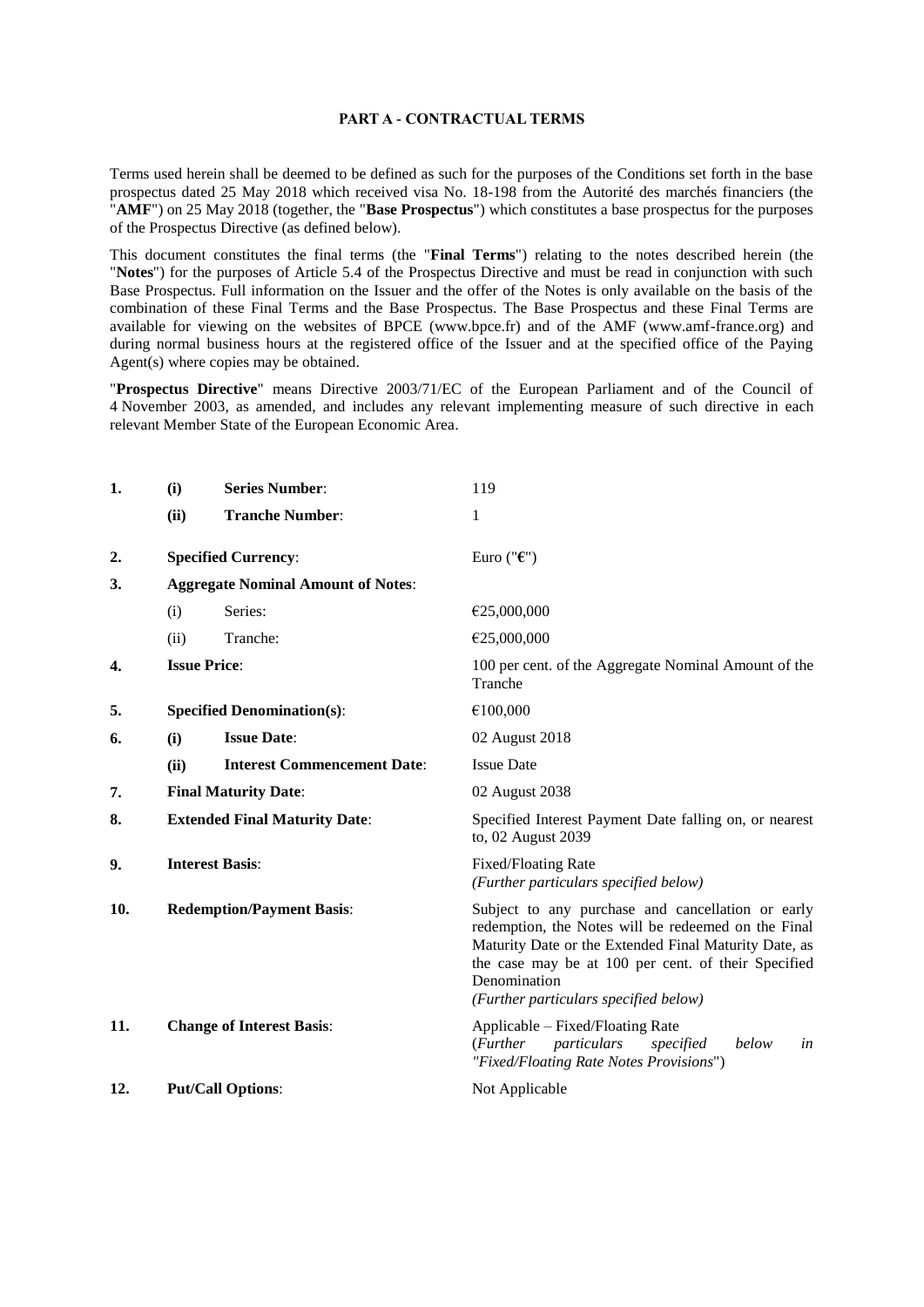**13. Date of corporate authorisations for issuance of Notes obtained**: Decisions of the *Conseil d'administration* (Board of Directors) of the Issuer (i) dated 14 December 2017 authorising the issue of *obligations de financement de l'habitat* and other resources benefiting from the *privilège* referred to in Article L.513-11 of the French Monetary and Financial Code (*Code monétaire et financier*) up to  $\epsilon$  4,000,000,000 for the period beginning on 1 January 2018 and ending on 31 December 2018 and (ii) dated 20 June 2018 authorising the quarterly programme of borrowings benefiting from such *privilège* up to  $\epsilon$  1, 150,000,000

for the third quarter of 2018.

#### **PROVISIONS RELATING TO INTEREST (IF ANY) PAYABLE**

| 14. |       | <b>Fixed Rate Notes Provisions:</b>     | Applicable before the Switch Date                                                                                                                                                                                                                                                                                                                                                                                                                                                                                                                                     |
|-----|-------|-----------------------------------------|-----------------------------------------------------------------------------------------------------------------------------------------------------------------------------------------------------------------------------------------------------------------------------------------------------------------------------------------------------------------------------------------------------------------------------------------------------------------------------------------------------------------------------------------------------------------------|
|     | (i)   | Rate(s) of Interest:                    | 1.470 per cent. <i>per annum</i> payable annually in<br>arrear                                                                                                                                                                                                                                                                                                                                                                                                                                                                                                        |
|     | (ii)  | Interest Payment Date(s):               | 02 August in each year, from and including 02<br>August 2019 up to and including the Final Maturity<br>Date                                                                                                                                                                                                                                                                                                                                                                                                                                                           |
|     | (iii) | Fixed Coupon Amount(s):                 | Rate of Interest $\times$ Specified Denomination $\times$ Day<br>Count Fraction (i.e. $\epsilon$ 1,470 per $\epsilon$ 100,000 in<br>Specified Denomination)                                                                                                                                                                                                                                                                                                                                                                                                           |
|     | (iv)  | Broken Amount(s):                       | Not Applicable                                                                                                                                                                                                                                                                                                                                                                                                                                                                                                                                                        |
|     | (v)   | Day Count Fraction (Condition $5(a)$ ): | Actual/Actual-ICMA, Unadjusted                                                                                                                                                                                                                                                                                                                                                                                                                                                                                                                                        |
|     | (vi)  | <b>Determination Dates:</b>             | 02 August in each year                                                                                                                                                                                                                                                                                                                                                                                                                                                                                                                                                |
|     | (vii) | Payment on non-Business Days:           | As per Conditions                                                                                                                                                                                                                                                                                                                                                                                                                                                                                                                                                     |
| 15. |       | <b>Floating Rate Notes Provisions:</b>  | Applicable after the Switch Date                                                                                                                                                                                                                                                                                                                                                                                                                                                                                                                                      |
|     | (i)   | Interest Period(s):                     | The period from and including the Final Maturity<br>Date to but excluding the first Specified Interest<br>Payment Date and each successive period from and<br>including a Specified Interest Payment Date to but<br>excluding the next succeeding Specified Interest<br>Payment Date, up to and excluding the Extended<br>Final Maturity Date or, if earlier, the Specified<br>Interest Payment Date on which the Notes are<br>redeemed in full, all such dates being subject to<br>adjustment in accordance with the Business Day<br>Convention set out in (v) below |
|     | (ii)  | Specified Interest Payment Dates:       | Payable monthly in arrear on the $2nd$ of each month<br>from and including 02 September 2038 up to and<br>including 02 August 2039, all such dates being<br>subject to adjustment in accordance with the<br>Business Day Convention set out in (v) below                                                                                                                                                                                                                                                                                                              |
|     | (iii) | First Specified Interest Payment Date:  | Specified Interest Payment Date falling on, or<br>nearest to, 02 September 2038                                                                                                                                                                                                                                                                                                                                                                                                                                                                                       |
|     | (iv)  | <b>Interest Period Date:</b>            | Specified Interest Payment Date                                                                                                                                                                                                                                                                                                                                                                                                                                                                                                                                       |
|     | (v)   | <b>Business Day Convention:</b>         | Modified Following Business Day Convention                                                                                                                                                                                                                                                                                                                                                                                                                                                                                                                            |
|     |       |                                         |                                                                                                                                                                                                                                                                                                                                                                                                                                                                                                                                                                       |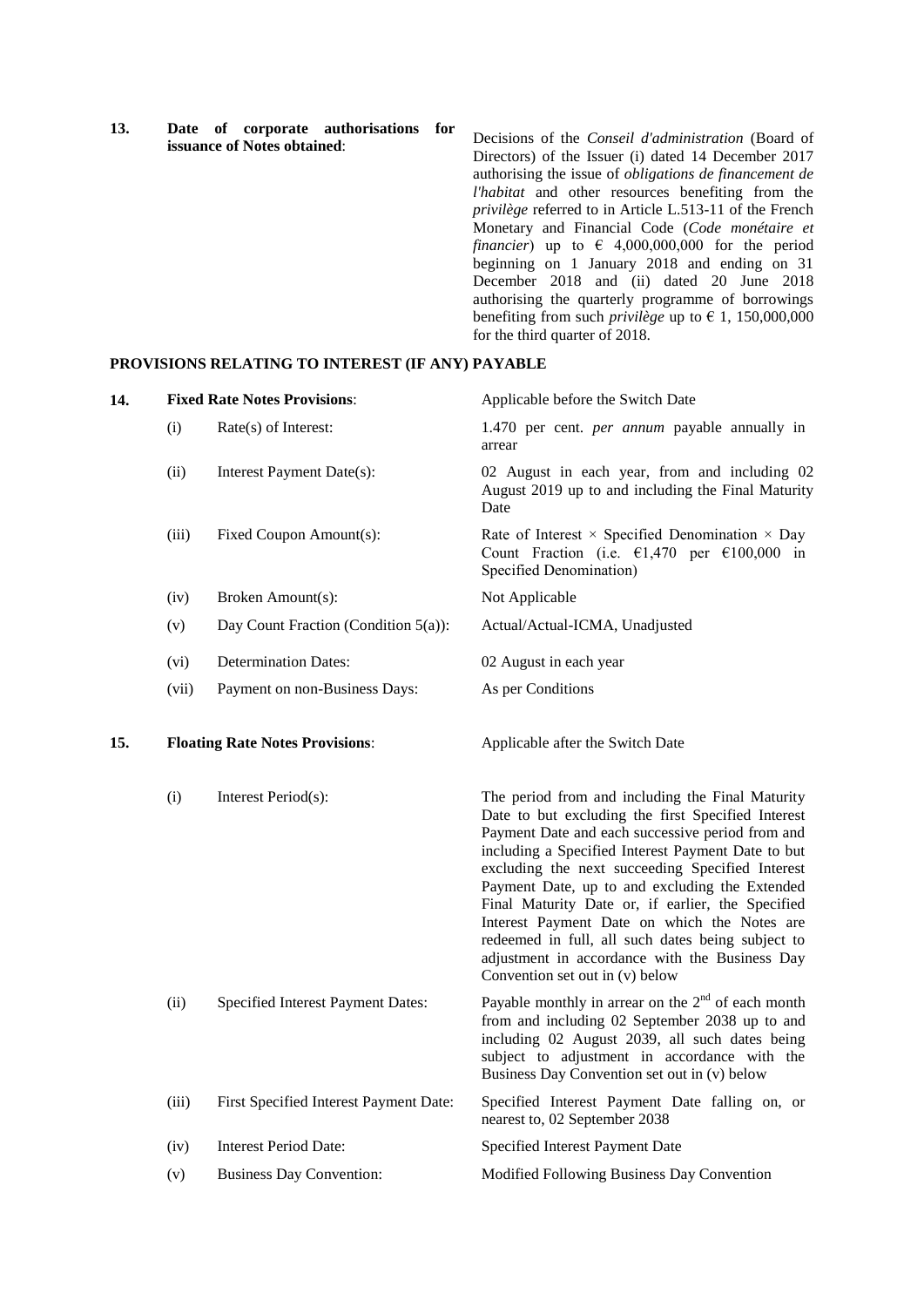|     | (vi)               | Business Centre(s) (Condition $5(a)$ ):                                                                                           | Not Applicable                                                                                                                                                       |
|-----|--------------------|-----------------------------------------------------------------------------------------------------------------------------------|----------------------------------------------------------------------------------------------------------------------------------------------------------------------|
|     | (vii)              | Manner in which the Rate(s) of Interest<br>is/are to be determined:                                                               | <b>Screen Rate Determination</b>                                                                                                                                     |
|     | (viii)             | Party responsible for calculating the<br>Rate(s) of Interest and/or Interest<br>Amount(s) (if not the Note Calculation<br>Agent): | Not Applicable                                                                                                                                                       |
|     | (ix)               | Screen Rate Determination: (Condition<br>5(c)(iii)(C))                                                                            | Applicable                                                                                                                                                           |
|     |                    | - Relevant Rate:                                                                                                                  | <b>EURIBOR 1 month</b>                                                                                                                                               |
|     |                    | - Interest Determination Date(s):                                                                                                 | Two (2) TARGET Business Days prior to the first<br>day in each Interest Period                                                                                       |
|     |                    | - Relevant Screen Page:                                                                                                           | <b>Reuters EURIBOR01</b>                                                                                                                                             |
|     |                    | - Relevant Screen Page Time:                                                                                                      | Not Applicable                                                                                                                                                       |
|     | (x)                | Determination<br><b>FBF</b><br>(Condition<br>$5(c)(iii)(B))$ :                                                                    | Not Applicable                                                                                                                                                       |
|     | (xi)               | <b>ISDA</b><br>Determination<br>(Condition<br>$5(c)(iii)(A))$ :                                                                   | Not Applicable                                                                                                                                                       |
|     | (xii)              | Margin(s):                                                                                                                        | $+0.08$ per cent. per annum                                                                                                                                          |
|     | (xiii)             | Rate Multiplier:                                                                                                                  | Not Applicable                                                                                                                                                       |
|     | (xiv)              | Minimum Rate of Interest:                                                                                                         | 0.00 per cent. per annum                                                                                                                                             |
|     | $\left( xy\right)$ | Maximum Rate of Interest:                                                                                                         | Not Applicable                                                                                                                                                       |
|     | (xvi)              | Day Count Fraction (Condition $5(a)$ ):                                                                                           | Actual/360, Adjusted                                                                                                                                                 |
| 16. |                    | <b>Fixed/Floating Rate Notes Provisions:</b>                                                                                      | Applicable                                                                                                                                                           |
|     | (i)                | Issuer Change of Interest Basis:                                                                                                  | Not Applicable                                                                                                                                                       |
|     | (ii)               | Automatic Change of Interest Basis:                                                                                               | Applicable                                                                                                                                                           |
|     | (iii)              | Rate of Interest applicable to the<br>Interest Periods preceding the Switch<br>Date (excluded):                                   | Determined in accordance with Condition 5(b), as<br>though the Note was a Fixed Rate Note with further<br>variables set out in item 14 of these Final Terms          |
|     | (iv)               | Rate of Interest applicable to the<br>Interest Periods following the Switch<br>Date (included):                                   | Determined in accordance with Condition $5(c)$ , as<br>though the Note was a Floating Rate Note with<br>further variables set out in item 15 of these Final<br>Terms |
|     | (v)                | <b>Switch Date:</b>                                                                                                               | 02 August 2038                                                                                                                                                       |
|     | (vi)               | Minimum notice period required for<br>notice from the Issuer:                                                                     | Not Applicable                                                                                                                                                       |
| 17. |                    | <b>Zero Coupon Notes Provisions</b>                                                                                               | Not Applicable                                                                                                                                                       |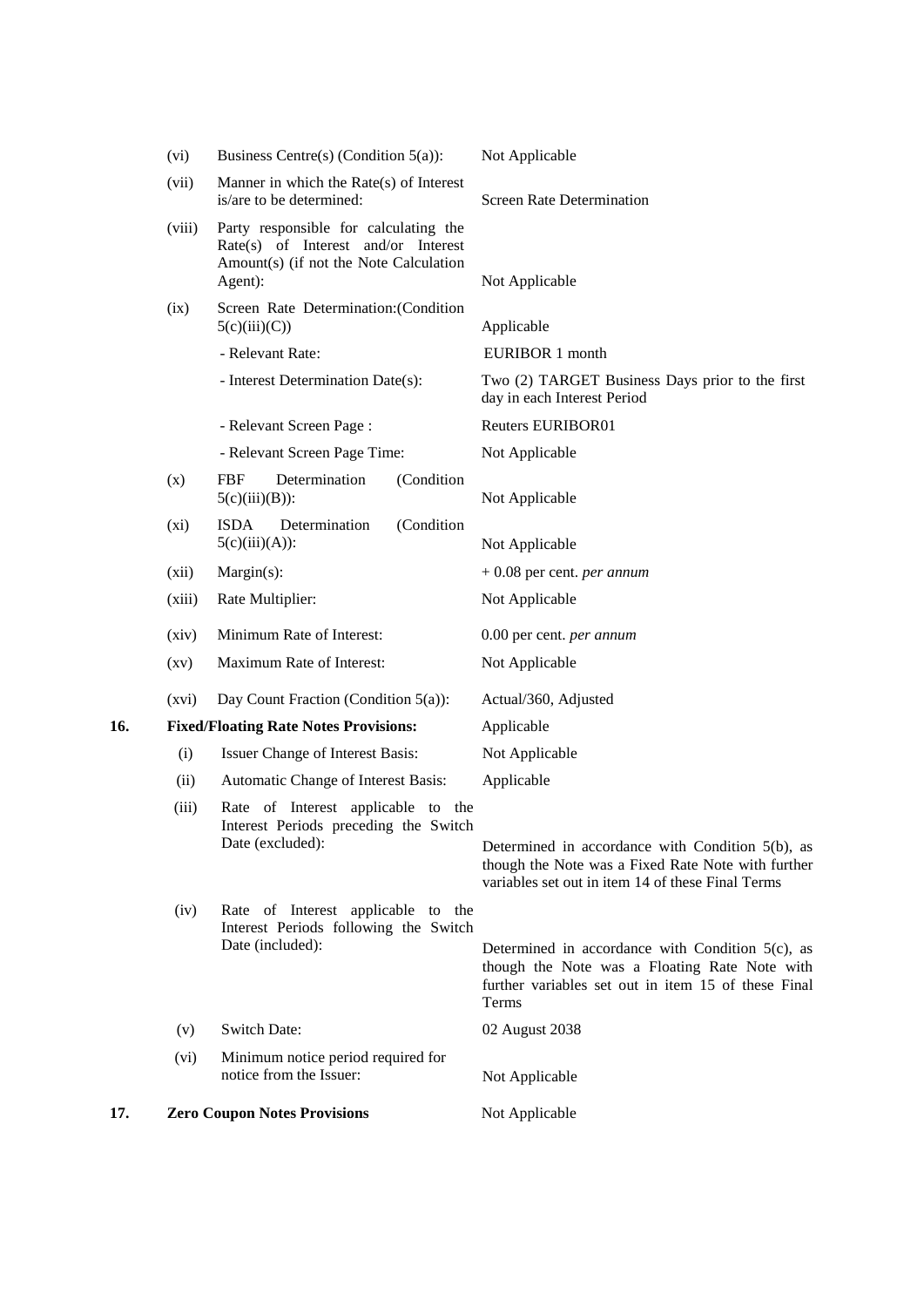#### **PROVISIONS RELATING TO REDEMPTION**

| 18. | <b>Call Option:</b>                          | Not Applicable                                                      |
|-----|----------------------------------------------|---------------------------------------------------------------------|
| 19. | <b>Put Option:</b>                           | Not Applicable                                                      |
| 20. | <b>Final Redemption Amount of each Note:</b> | $\epsilon$ 100,000 per $\epsilon$ 100,000 in Specified Denomination |
| 21. | <b>Redemption by Instalment:</b>             | Not Applicable                                                      |
| 22. | <b>Early Redemption Amount:</b>              |                                                                     |
|     | Early Redemption Amount(s) of each Note      |                                                                     |

payable on early redemption as set out in the €100,000 per €100,000 in Specified Denomination 23. **Purchases (Condition 6(h)):** The Notes purchased may be held and resold as set out in the Terms and Conditions

### **GENERAL PROVISIONS APPLICABLE TO THE NOTES**

| 24. |                                                                                                                                                 | <b>Governing law:</b>           | French law                        |
|-----|-------------------------------------------------------------------------------------------------------------------------------------------------|---------------------------------|-----------------------------------|
| 25. |                                                                                                                                                 | <b>Form of Notes:</b>           | Dematerialised Notes              |
|     | (i)                                                                                                                                             | Form of Dematerialised Notes:   | Bearer form ( <i>au porteur</i> ) |
|     | (ii)                                                                                                                                            | <b>Registration Agent:</b>      | Not Applicable                    |
|     | (iii)                                                                                                                                           | Temporary Global Certificate:   | Not Applicable                    |
| 26. | <b>Financial Centre(s) or other special</b><br>provisions relating to payment dates for<br>the purposes of Condition $7(g)$ :<br>Not Applicable |                                 |                                   |
| 27. | <b>Talons for future Coupons or Receipts to</b><br>be attached to Definitive Materialised<br>Notes (and dates on which such Talons<br>mature):  |                                 | Not Applicable                    |
| 28. |                                                                                                                                                 | <i>Masse</i> (Condition 10):    |                                   |
|     | (i)                                                                                                                                             | Representative:                 | As per Condition 10               |
|     | (ii)                                                                                                                                            | Alternative Representative:     | As per Condition 10               |
|     | (iii)                                                                                                                                           | Remuneration of Representative: | As per Condition 10               |

#### **RESPONSIBILITY**

I accept responsibility for the information contained in these Final Terms.

Signed on behalf of BPCE SFH: By: Roland CHARBONNEL Directeur Géneral

Duly authorised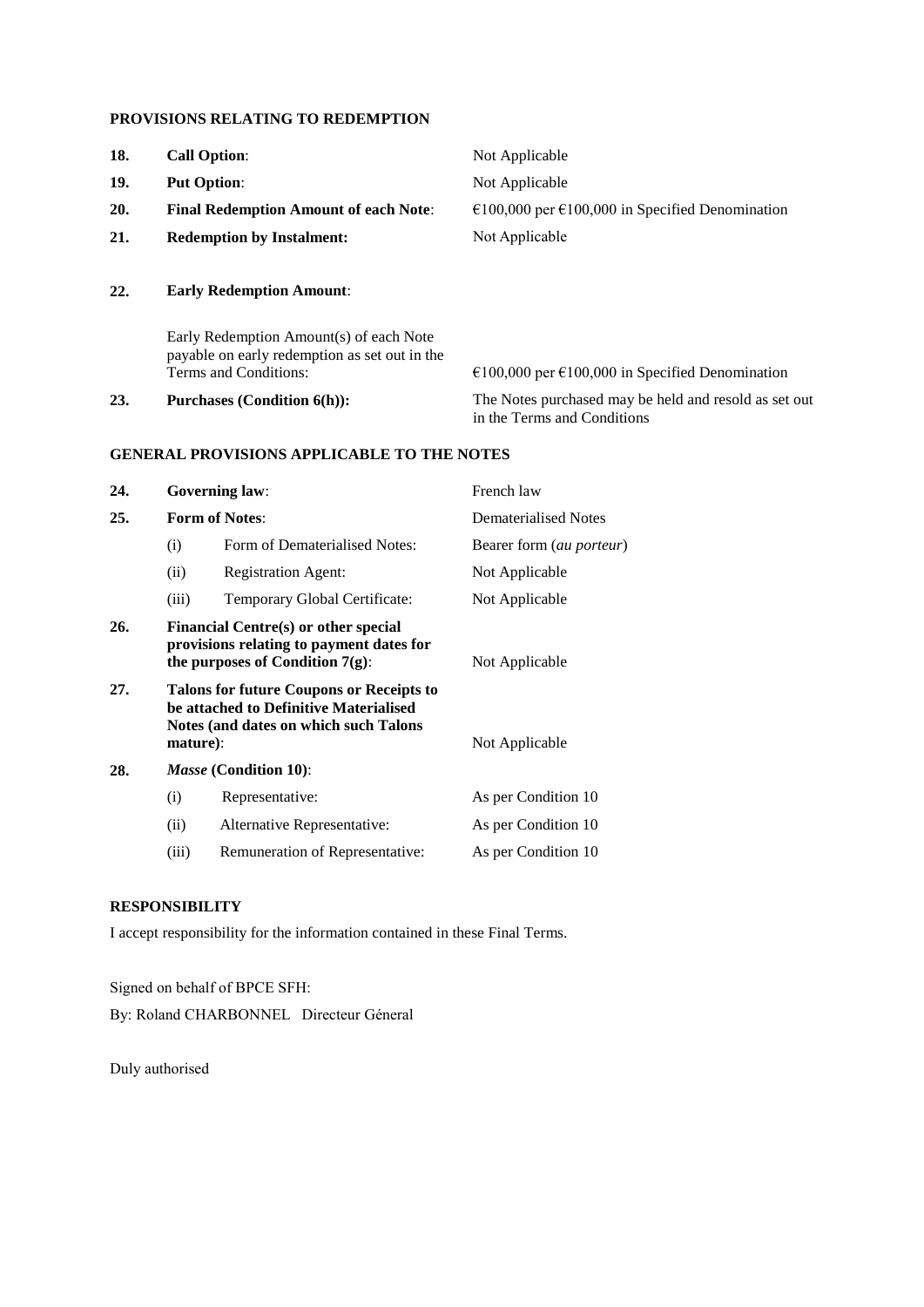#### **PART B - OTHER INFORMATION**

#### **1. LISTING AND ADMISSION TO TRADING**

| (i)   | $Listing(s)$ :                                                                                                                                                                                         | <b>Euronext Paris</b>                                                                                                                                                                                                                                                                                                                                                                                                                            |
|-------|--------------------------------------------------------------------------------------------------------------------------------------------------------------------------------------------------------|--------------------------------------------------------------------------------------------------------------------------------------------------------------------------------------------------------------------------------------------------------------------------------------------------------------------------------------------------------------------------------------------------------------------------------------------------|
| (ii)  | (a) Admission to trading:                                                                                                                                                                              | Application has been made by the Issuer (or on its<br>behalf) for the Notes to be admitted to trading on<br>Euronext Paris with effect from the Issue Date.                                                                                                                                                                                                                                                                                      |
|       | (b) Regulated Markets or equivalent markets<br>on which, to the knowledge of the Issuer,<br>securities of the same class of the Notes to<br>be admitted to trading are already<br>admitted to trading: | Not Applicable                                                                                                                                                                                                                                                                                                                                                                                                                                   |
| (iii) | Estimate of total expenses related to<br>admission to trading:                                                                                                                                         | €11,200                                                                                                                                                                                                                                                                                                                                                                                                                                          |
| 2.    | <b>RATINGS</b>                                                                                                                                                                                         |                                                                                                                                                                                                                                                                                                                                                                                                                                                  |
|       | Ratings:                                                                                                                                                                                               | The Notes are expected to be rated:                                                                                                                                                                                                                                                                                                                                                                                                              |
|       |                                                                                                                                                                                                        | AAA by Standard & Poor's Credit Market Services<br>Europe Limited; and                                                                                                                                                                                                                                                                                                                                                                           |
|       |                                                                                                                                                                                                        | Aaa by Moody's Investors Service Ltd.                                                                                                                                                                                                                                                                                                                                                                                                            |
|       |                                                                                                                                                                                                        | Each of the above agencies is established in the<br>European Union and registered under Regulation (EC)<br>1060/2009 of the European Parliament and the Council<br>of 16 September 2009 on credit rating agencies, as<br>amended (the "CRA Regulation") and included in the<br>list of registered credit rating agencies published on<br>the website of the European Securities and Markets<br>Authority (www.esma.europa.eu) in accordance with |

### **3. INTERESTS OF NATURAL AND LEGAL PERSONS INVOLVED IN THE ISSUE/OFFER**

Save as discussed in sections "Subscription and Sale" and "Risk factors – Risks related to the Issuer - Certain conflicts of interest" of the Base Prospectus, so far as the Issuer is aware, no person involved in the offer of the Notes has an interest material to the issue.

the CRA Regulation

## **4. FIXED RATE NOTES ONLY - YIELD**

|    |     | Indication of yield:                                                   | 1.470 per cent. <i>per annum</i> |
|----|-----|------------------------------------------------------------------------|----------------------------------|
| 5. |     | <b>OPERATIONAL INFORMATION</b>                                         |                                  |
|    |     | <b>ISIN</b> Code:                                                      | FR0013352192                     |
|    |     | Common Code:                                                           | 186023986                        |
|    |     | Depositaries:                                                          |                                  |
|    | (a) | Euroclear France to act as Central<br>Depositary:                      | Yes                              |
|    | (b) | Common Depositary for Euroclear<br>Bank and Clearstream Banking, S.A.: | No                               |